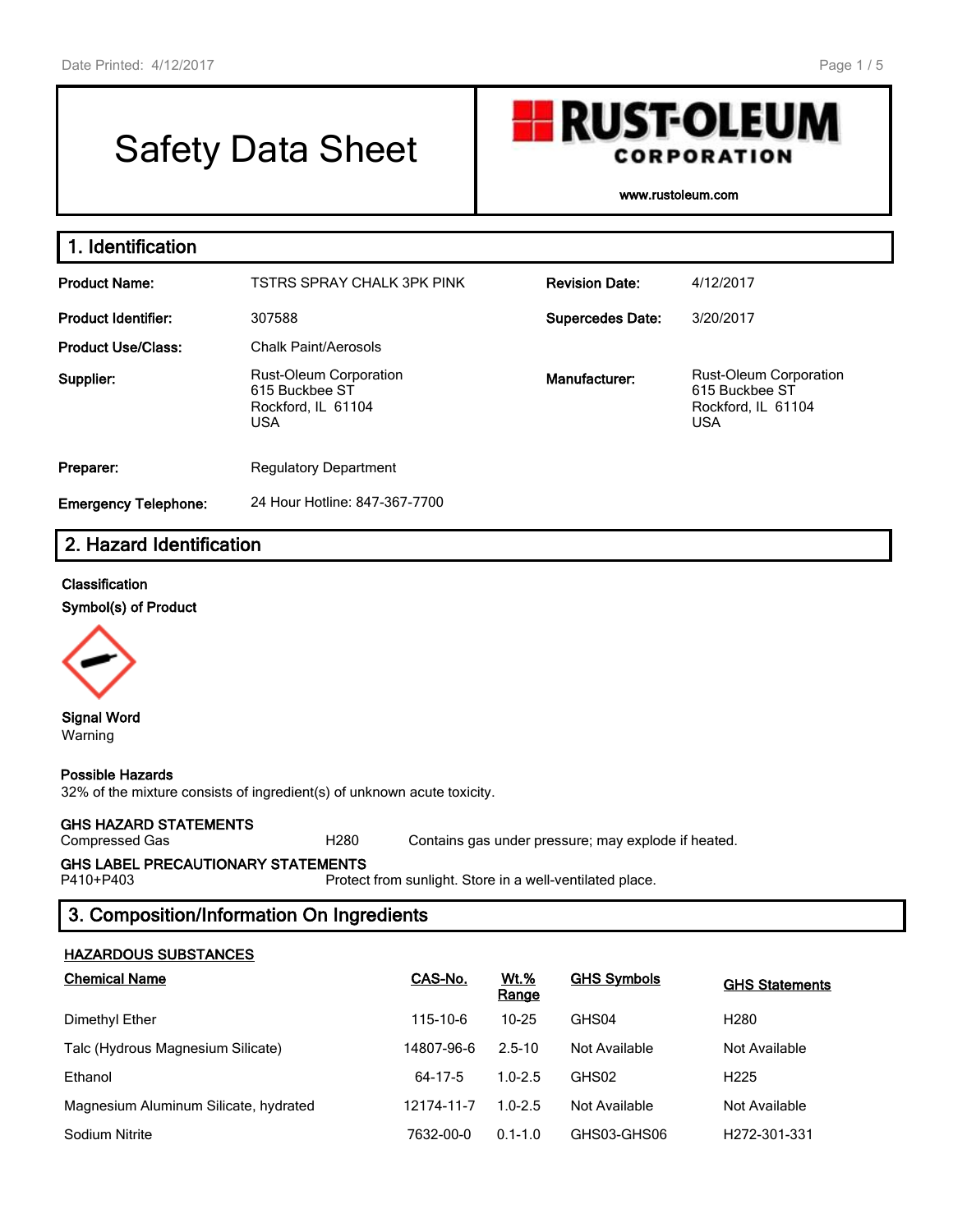#### 4. First-aid Measures

FIRST AID - EYE CONTACT: Immediately flush eyes with plenty of water for at least 15 minutes holding eyelids open. Get medical attention. Do NOT allow rubbing of eyes or keeping eyes closed.

FIRST AID - SKIN CONTACT: Wash skin with soap and water. Remove contaminated clothing. Get medical attention if irritation develops or persists.

FIRST AID - INHALATION: Remove to fresh air. If not breathing, give artificial respiration. If breathing is difficult, give oxygen. Get immediate medical attention. Do NOT use mouth-to-mouth resuscitation. If you experience difficulty in breathing, leave the area to obtain fresh air. If continued difficulty is experienced, get medical assistance immediately.

FIRST AID - INGESTION: Aspiration hazard: Do not induce vomiting or give anything by mouth because this material can enter the lungs and cause severe lung damage. Get immediate medical attention. If swallowed, get medical attention.

#### 5. Fire-fighting Measures

EXTINGUISHING MEDIA: Alcohol Film Forming Foam, Carbon Dioxide, Dry Chemical, Dry Sand, Water Fog

UNUSUAL FIRE AND EXPLOSION HAZARDS: FLASH POINT IS LESS THAN 20°F. EXTREMELY FLAMMABLE LIQUID AND VAPOR!Water spray may be ineffective. Closed containers may explode when exposed to extreme heat due to buildup of steam. Closed containers may explode when exposed to extreme heat. Vapors may form explosive mixtures with air. Vapors can travel to a source of ignition and flash back. Keep containers tightly closed. Isolate from heat, electrical equipment, sparks and open flame. Perforation of the pressurized container may cause bursting of the can. No unusual fire or explosion hazards noted.

SPECIAL FIREFIGHTING PROCEDURES: Water may be used to cool closed containers to prevent pressure buildup and possible autoignition or explosion. Full protective equipment including self-contained breathing apparatus should be used. Evacuate area and fight fire from a safe distance. Use water spray to keep fire-exposed containers cool. Containers may explode when heated.

#### 6. Accidental Release Measures

STEPS TO BE TAKEN IF MATERIAL IS RELEASED OR SPILLED: Contain spilled liquid with sand or earth. DO NOT use combustible materials such as sawdust. Isolate the hazard area and deny entry to unnecessary and unprotected personnel. Remove all sources of ignition, ventilate area and remove with inert absorbent and non-sparking tools. Dispose of according to local, state (provincial) and federal regulations. Do not incinerate closed containers. Ventilate area, isolate spilled material, and remove with inert absorbent. Dispose of contaminated absorbent, container, and unused contents in accordance with local, state, and federal regulations.

#### 7. Handling and Storage

HANDLING: Wash thoroughly after handling. Wash hands before eating. Remove contaminated clothing and launder before reuse. Use only with adequate ventilation. Follow all MSDS/label precautions even after container is emptied because it may retain product residues. Avoid breathing fumes, vapors, or mist. Avoid contact with eyes, skin and clothing.

STORAGE: Store in a dry, well ventilated place. Keep container tightly closed when not in use. Keep containers tightly closed. Isolate from heat, electrical equipment, sparks and open flame. Contents under pressure. Do not store above 120 ° F. Store large quantities in buildings designed and protected for storage of flammable aerosols. Keep away from heat, sparks, flame and sources of ignition. Avoid excess heat. Product should be stored in tightly sealed containers and protected from heat, moisture, and foreign materials.

| <b>Chemical Name</b>                     | CAS-No.    | Weight %<br>Less Than | <b>ACGIH TLV-</b><br>TWA | <b>ACGIH TLV-</b><br><b>STEL</b> | <b>OSHA PEL-TWA</b> | <b>OSHA PEL-</b><br><b>CEILING</b> |
|------------------------------------------|------------|-----------------------|--------------------------|----------------------------------|---------------------|------------------------------------|
| Dimethyl Ether                           | 115-10-6   | 25.0                  | N.E.                     | N.E.                             | N.E.                | N.E.                               |
| Talc (Hydrous Magnesium<br>Silicate)     | 14807-96-6 | 10.0                  | $2 \text{ mg/m}$         | N.E.                             | N.E.                | N.E.                               |
| Ethanol                                  | 64-17-5    | 5.0                   | N.E.                     | $1000$ ppm                       | $1000$ ppm          | N.E.                               |
| Magnesium Aluminum Silicate.<br>hydrated | 12174-11-7 | 5.0                   | N.E.                     | N.E.                             | N.E.                | N.E.                               |
| Sodium Nitrite                           | 7632-00-0  | 1.0                   | N.E.                     | N.E.                             | N.E.                | N.E.                               |
| Crystalline Silica / Quartz              | 14808-60-7 | 1.0                   | $0.025$ mg/m $3$         | N.E.                             | $50 \mu g/m3$       | N.E.                               |

#### 8. Exposure Controls/Personal Protection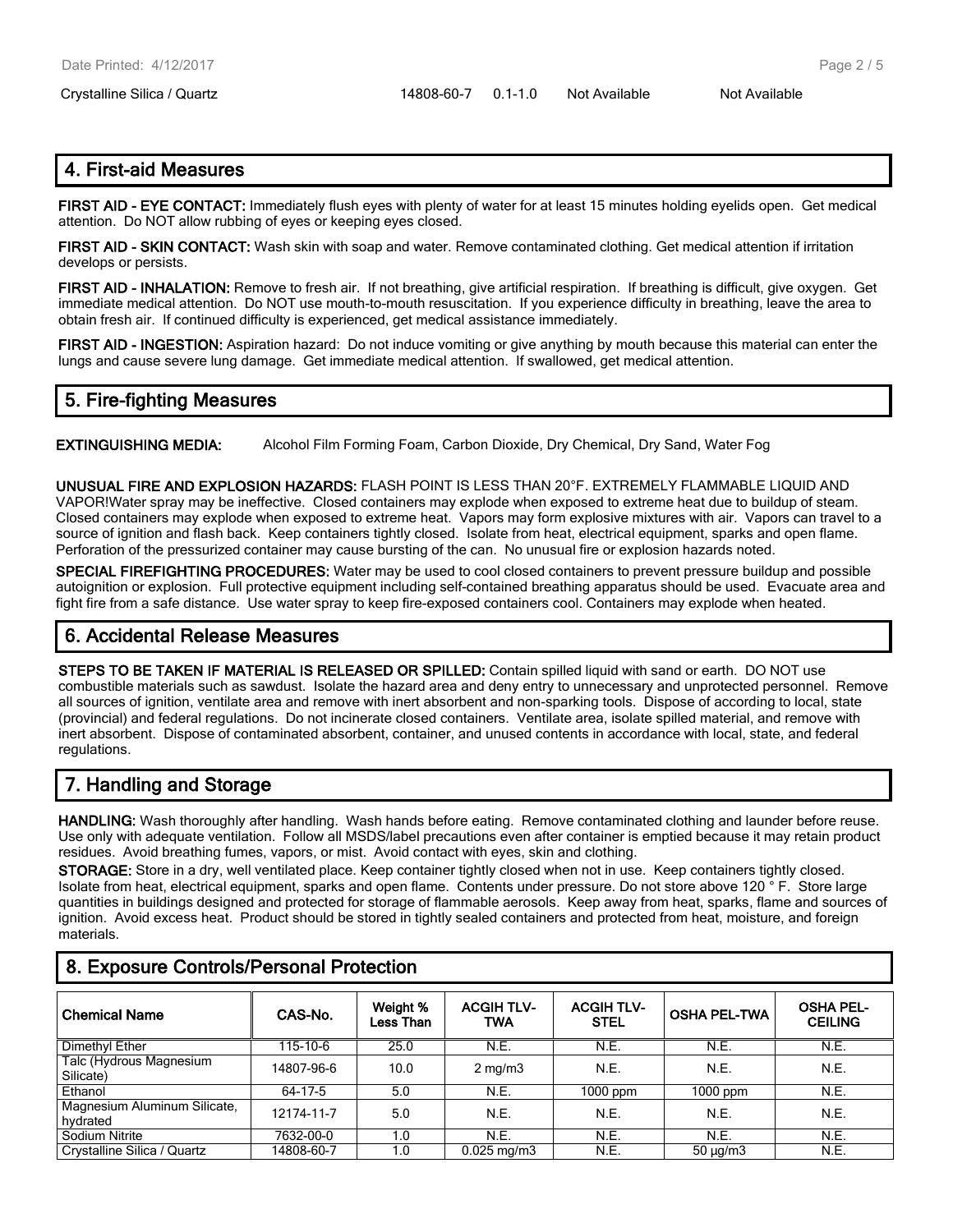#### PERSONAL PROTECTION

ENGINEERING CONTROLS: Use process enclosures, local exhaust ventilation, or other engineering controls to control airborne levels below recommended exposure limits. Use explosion-proof ventilation equipment. Provide general dilution of local exhaust ventilation in volume and pattern to keep TLV of hazardous ingredients below acceptable limits. Prevent build-up of vapors by opening all doors and windows to achieve cross-ventilation.

RESPIRATORY PROTECTION: A respiratory protection program that meets OSHA 1910.134 and ANSI Z88.2 requirements must be followed whenever workplace conditions warrant a respirator's use. A NIOSH/MSHA approved air purifying respirator with organic vapor cartridge or canister may be permissible under certain circumstances where airborne concentrations are expected to exceed exposure limits.

SKIN PROTECTION: Use gloves to prevent prolonged skin contact. Nitrile or Neoprene gloves may afford adequate skin protection.

EYE PROTECTION: Use safety eyewear designed to protect against splash of liquids.

OTHER PROTECTIVE EQUIPMENT: Refer to safety supervisor or industrial hygienist for further guidance regarding types of personal protective equipment and their applications.

HYGIENIC PRACTICES: Wash thoroughly with soap and water before eating, drinking or smoking. Remove contaminated clothing immediately and launder before reuse.

#### 9. Physical and Chemical Properties

| Appearance:<br>Odor:<br><b>Relative Density:</b><br>Freeze Point, °C:<br><b>Solubility in Water:</b> | Aerosolized Mist<br>Mild<br>1.075<br>N.D.<br>Miscible | <b>Physical State:</b><br><b>Odor Threshold:</b><br>pH:<br>Viscosity:<br>Partition Coefficient, n-octanol/ | Liguid<br>N.E.<br>N.A.<br>N.D. |
|------------------------------------------------------------------------------------------------------|-------------------------------------------------------|------------------------------------------------------------------------------------------------------------|--------------------------------|
| Decompostion Temp., °C:                                                                              | N.D.                                                  | water:                                                                                                     | N.D.                           |
| Boiling Range, °C:                                                                                   | $-24 - 537$                                           | <b>Explosive Limits, vol%:</b>                                                                             | $1.9 - 14.0$                   |
| <b>Flammability:</b>                                                                                 | Does not Support Combustion                           | Flash Point, °C:                                                                                           | 94                             |
| <b>Evaporation Rate:</b>                                                                             | Slower than Ether                                     | Auto-ignition Temp., °C:                                                                                   | N.D.                           |
| <b>Vapor Density:</b>                                                                                | Heavier than Air                                      | Vapor Pressure:                                                                                            | N.D.                           |

(See "Other information" Section for abbreviation legend)

#### 10. Stability and Reactivity

CONDITIONS TO AVOID: Avoid temperatures above 120°F (49°C). Avoid contact with strong acid and strong bases. Avoid all possible sources of ignition.

INCOMPATIBILITY: Incompatible with strong oxidizing agents, strong acids and strong alkalies.

HAZARDOUS DECOMPOSITION: By open flame, carbon monoxide and carbon dioxide. When heated to decomposition, it emits acrid smoke and irritating fumes. Contains solvents which may form carbon monoxide, carbon dioxide, and formaldehyde.

HAZARDOUS POLYMERIZATION: Will not occur under normal conditions.

STABILITY: This product is stable under normal storage conditions.

#### 11. Toxicological information

EFFECTS OF OVEREXPOSURE - EYE CONTACT: Causes Serious Eye Irritation

EFFECTS OF OVEREXPOSURE - SKIN CONTACT: May cause skin irritation. Allergic reactions are possible.

EFFECTS OF OVEREXPOSURE - INHALATION: Harmful if inhaled. High gas, vapor, mist or dust concentrations may be harmful if inhaled. Avoid breathing fumes, spray, vapors, or mist. High vapor concentrations are irritating to the eyes, nose, throat and lungs. Prolonged or excessive inhalation may cause respiratory tract irritation.

EFFECTS OF OVEREXPOSURE - INGESTION: Harmful if swallowed.

EFFECTS OF OVEREXPOSURE - CHRONIC HAZARDS: May cause central nervous system disorder (e.g., narcosis involving a loss of coordination, weakness, fatigue, mental confusion, and blurred vision) and/or damage. High concentrations may lead to central nervous system effects (drowsiness, dizziness, nausea, headaches, paralysis, and blurred vision) and/or damage. Reports have associated repeated and prolonged occupational overexposure to solvents with permanent brain and nervous system damage.

PRIMARY ROUTE(S) OF ENTRY: Eye Contact, Ingestion, Inhalation, Skin Absorption, Skin Contact

#### ACUTE TOXICITY VALUES

|            | The acute effects of this product have not been tested. Data on individual components are tabulated below: |           |             |            |
|------------|------------------------------------------------------------------------------------------------------------|-----------|-------------|------------|
| CAS-No.    | Chemical Name                                                                                              | Oral LD50 | Dermal LD50 | Vapor LC50 |
| 14807-96-6 | Talc (Hydrous Magnesium Silicate)                                                                          | 6000      | -N.i        | 30         |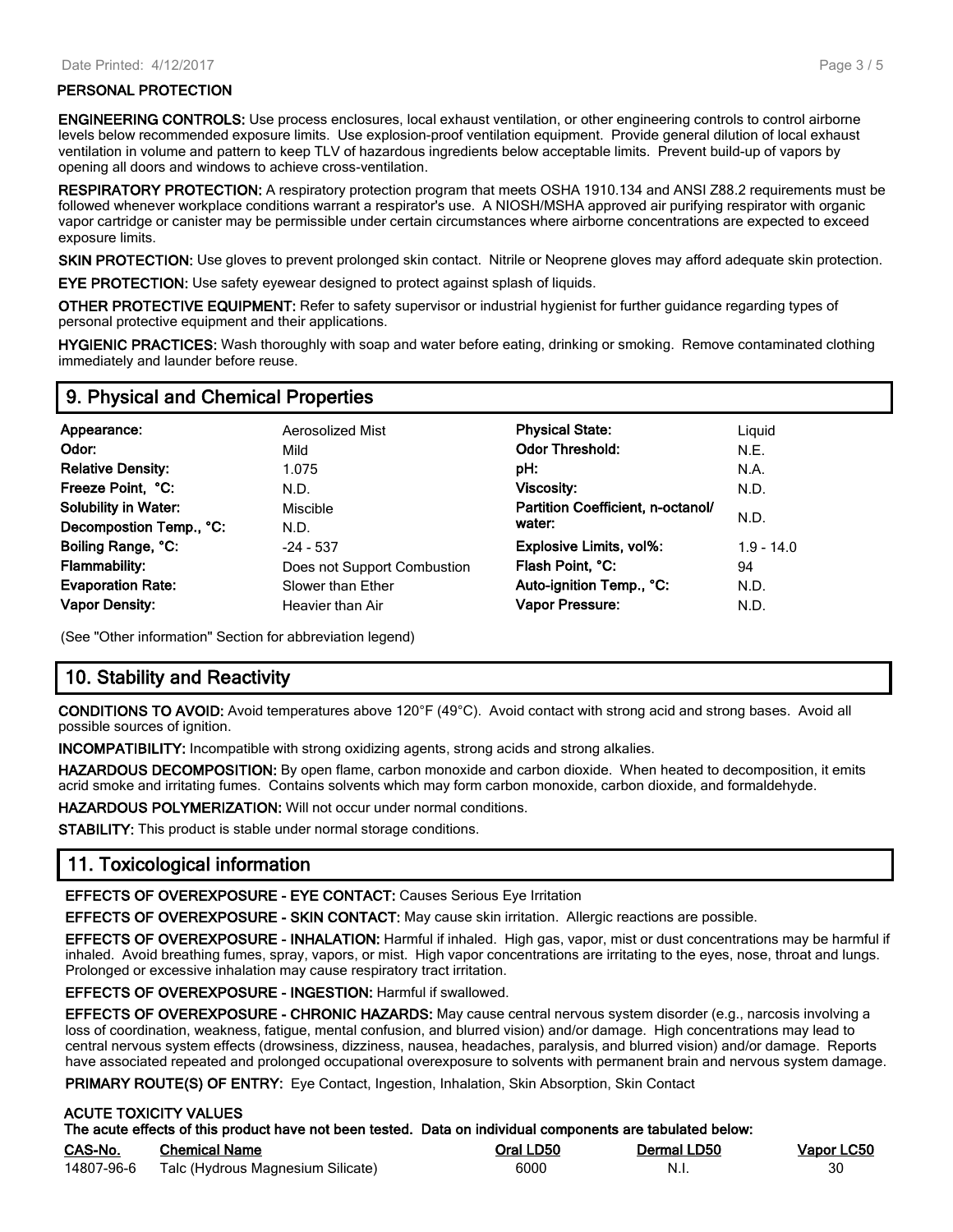64-17-5 Ethanol 7060 mg/kg Rat 15,800 mg/kg Rabbit 30,000 mg/l Rat 7632-00-0 Sodium Nitrite 85 mg/kg Rat N.I. 5.5 mg/L Rat 14808-60-7 Crystalline Silica / Quartz 5500 mg/kg Rat 5500 100 mg/L

N.I. - No Information

#### 12. Ecological Information

ECOLOGICAL INFORMATION: Product is a mixture of listed components.

#### 13. Disposal Information

DISPOSAL INFORMATION: Dispose of material in accordance to local, state, and federal regulations and ordinances. Do not allow to enter waterways, wastewater, soil, storm drains or sewer systems.

#### 14. Transport Information

|                              | Domestic (USDOT)                                           | International (IMDG) | Air (IATA)                 | <b>TDG</b> (Canada)                                        |
|------------------------------|------------------------------------------------------------|----------------------|----------------------------|------------------------------------------------------------|
| <b>UN Number:</b>            | N.A.                                                       | <b>UN1950</b>        | <b>UN1950</b>              | N.A.                                                       |
| <b>Proper Shipping Name:</b> | Paint & related spray<br>products in limited<br>quantities | Aerosols             | Aerosols, non<br>flammable | Paint & related spray<br>products in limited<br>quantities |
| <b>Hazard Class:</b>         | N.A.                                                       | 2.2                  | 2.2                        | N.A.                                                       |
| <b>Packing Group:</b>        | N.A.                                                       | N.A.                 | N.A.                       | N.A.                                                       |
| <b>Limited Quantity:</b>     | Yes                                                        | Yes                  | Yes                        | Yes                                                        |

#### 15. Regulatory Information

#### U.S. Federal Regulations:

#### CERCLA - SARA Hazard Category

This product has been reviewed according to the EPA 'Hazard Categories' promulgated under Sections 311 and 312 of the Superfund Amendment and Reauthorization Act of 1986 (SARA Title III) and is considered, under applicable definitions, to meet the following categories:

Pressure Hazard, Acute Health Hazard, Chronic Health Hazard

#### Sara Section 313:

This product contains the following substances subject to the reporting requirements of Section 313 of Title III of the Superfund Amendment and Reauthorization Act of 1986 and 40 CFR part 372:

#### Chemical Name CAS-No.

Sodium Nitrite 7632-00-0

#### Toxic Substances Control Act:

This product contains the following chemical substances subject to the reporting requirements of TSCA 12(b) if exported from the United States:

| <b>Chemical Name</b> |  |
|----------------------|--|
|                      |  |

Sodium Nitrite 7632-00-0

CAS-No.